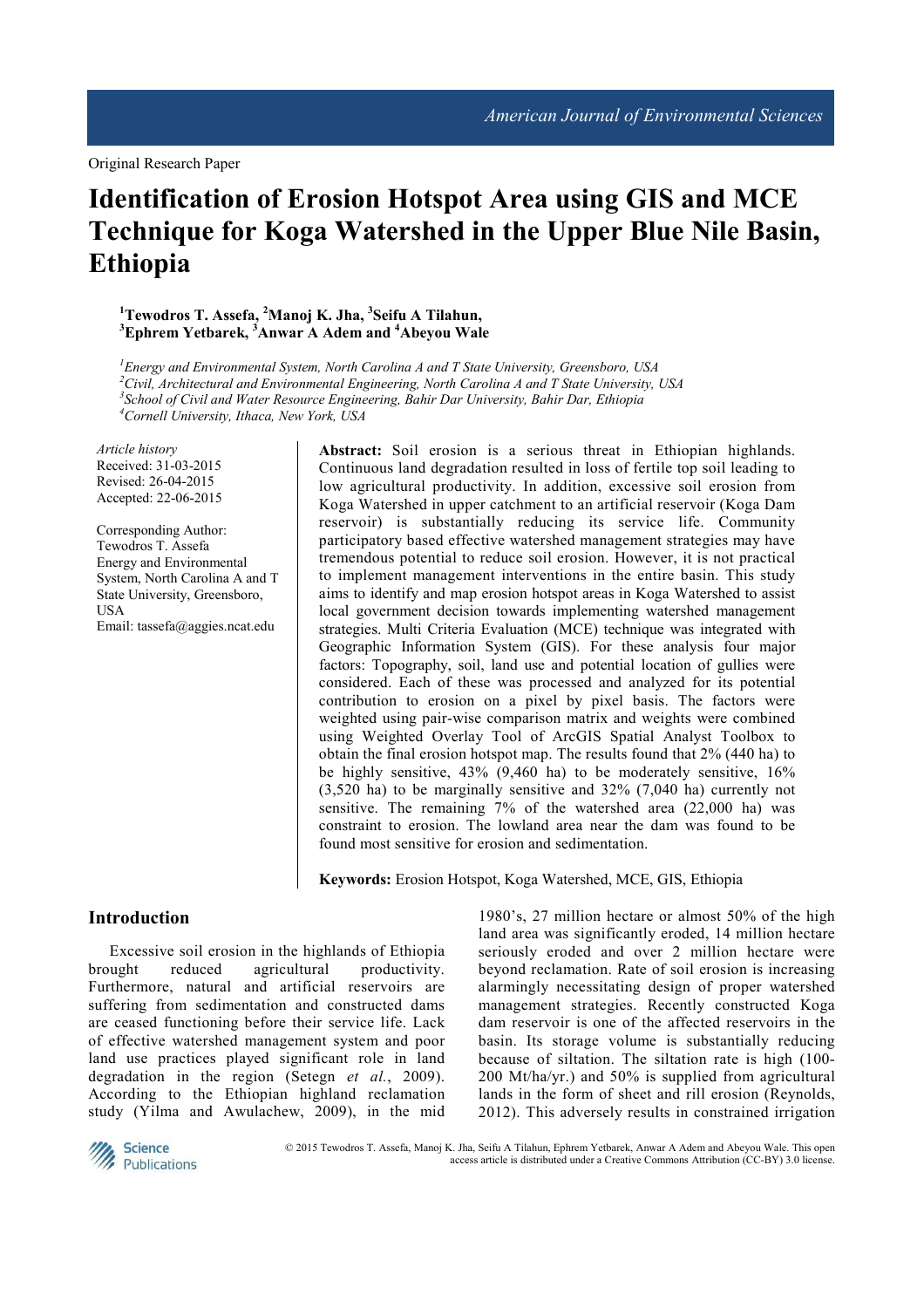supply to farmlands. Field visit witnessed inability of Koga dam reservoir to serve some farmlands which are originally included in the design.

Cultivation became infeasible in several parts of Koga Watershed; however and farmers continue to cultivate marginal lands (Mengstie, 2009). Current soil and water conservation practices in Koga Watershed are focused at the highland areas which are highly degraded and have limited production potential. However, this effort could not show significant erosion reduction to date (Mengstie, 2009). Strategic watershed management interventions should focus on erosion sensitive portion of the catchment to prevent further land degradation and siltation to the dam. Lack of finer resolution spatial data and closely installed hydrometeorological data hindered spatial analysis of erosion generation. Setegn *et al.* (2009) delineated erosion sensitive area for Lake Tana Basin considering steep slope as the main source of erosion (infiltration excess runoff mechanism). However, the saturated area could be the main source of erosion and the dominant runoff mechanism is uncertain for the wider basin.

Understanding the dominant runoff mechanisms (infiltration excess or saturation) is essential to identify watershed management priority areas. Both mechanisms could happen in the same watershed while one dominate the other depending on hydrological properties, moisture content, slope and other factors. In a recent study conducted to nearby experimental watershed, Debremawi (Tilahun *et al.*, 2014) showed that the infiltration capacity were exceeded by rainfall intensity during only 1.5 and 4% of the time in 2010 and 2011, respectively, indicating the dominance of saturation excess runoff mechanism. These findings indicate that the study area (Koga Watershed) is also dominated by saturation excess runoff mechanism.

The present study utilized GIS capability to analyze topographical characteristics of the watershed in terms of wetness property of the land surface. Multi Criteria Evaluation (MCE) technique was integrated with GIS to rank/rate alternatives based on multiple criteria/factors that would affect erosion. MCE analysis of spatial information is an emerging approach and is efficient to analyze complex problems within a watershed (Setegn *et al.*, 2009). MCE approach has been successfully used in many applications that involve decision making (Pereira and Duckstein, 1993; Malczewski, 2006; Hajkowicz and Higgins, 2008; Setegn *et al.*, 2009; Greene *et al.*, 2011). MCE technique is well assimilated in GIS environment. GIS is capable of efficiently storing, retrieving, transforming, displaying and analyzing spatial data. In this study, we used MCE technique within GIS environment to identify the actual source of erosion and map sensitive areas based on spatial dataset analysis. Weight of decision factors are assigned based on their relative effect to erosion process.

# **Methods**

# *Description of Study Area*

Koga River is a tributary to Gilgel Abay River which drains to Lake Tana in the Upper Blue Nile Basin. Koga dam (drainage area of around 22,000 ha) constructed downstream of the river, supply water for irrigating downstream farms. Koga dam is geographically located at  $12^010'$ N latitude and  $37^038$ 'E longitude, within the Lake Tana Basin (Fig. 1). The annual rainfall is around 1480 mm based data available in an adjacent meteorological station, in Merawi. The dam was designed to store around 83 million metric cube of water to irrigate about 6,000 ha of command area (AfDB, 2001). The elevation of Koga watershed varies from 2,005 to 3,147 meter above sea level within the watershed based on Digital Elevation Model (DEM). Koga watershed falls under subtropical climate zone (Yeshaneh *et al.*, 2013). The upstream of the watershed is narrow and mountainous while the downstream is wide and gentle slope.

# *Data Requirement and Sources*

Data required for the MCE technique are spatial in nature. Four major types of data (Land use, DEM, Soil type and Rainfall) were collected. Data sources for each category presented in Table 1. There was no meteorological station found within the catchment. Nearby stations (Merawi, Adet, Dangila and Bahir Dar) were used to find the average rainfall using thiessen polygon method. The average rainfall was highly dominated  $(-97%)$  by a single adjacent station, Merawi. The variation of rainfall within the catchment was analyzed and found insignificant (with 95% confidence). This was because of absence of closely installed meteorological stations within the catchment. As a result, rainfall was not considered as one of MCE criteria in this research.

After collecting the required data, spatial analysis were made to obtain MCE criteria map. Landsat 8 image together with intensive field point data collection were used to perform supervised land use classification in ArcGIS environment. The output map was validated and used to produce land use criteria map based on land use suitability classes. Soil map from Ministry of Water and Energy (MoWE) were directly used to produce soil criteria map based on soil type suitability classes. DEM with 30 m resolution was used to produce two criteria maps: Topographic wetness index and potential location of gullies. The wetness of the catchment (topographic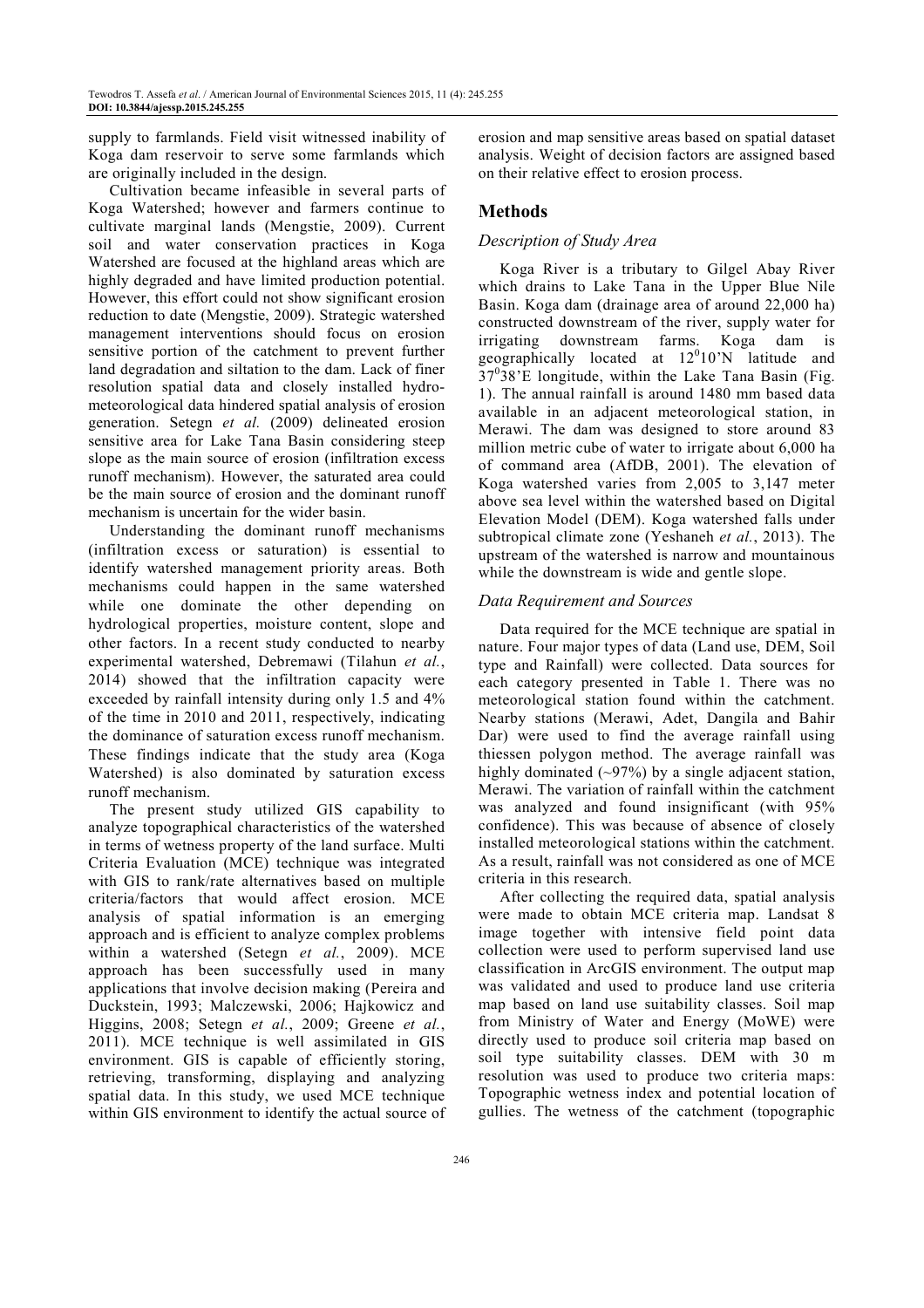wetness index) was predicted based on flow accumulation and slope of the particular pixel. Potential location of gullies was predicted based on threshold concept of two criteria: Wetness index and stream power index. Koga dam reservoir was considered as constraint. Each factor map (topography, potential locations of gullies, land use and soil) were reclassified based on sensitivity classes. The sensitivity classes for each factor were determined through discussion with experts (personal communication, T. Steenhuis, professor at Cornell University). Those experts have been doing intensive researches and experiments long on erosion and sediment transport process close to the study area.

Table 1. Type and source of data

Relative weights were assigned to each factor depending on the relevance of each factor and experts opinions. The value (1 to 9 and its reciprocal) were assigned to each factors based on pairwise comparison criteria. Pairwise comparison method was used to get the final weight of each factor. Based on factors final weight, the reclassified map was overlaid to get the combined effect of all actors. The output map was multiplied with the constraint map to exclude the reservoir area and produce the final erosion hotspot map. Figure 2 below presented the procedure to obtain the final erosion hotspot map. The detail of sensitivity classes for each factor and criteria layer map discussed in result section.

| Data type                       | Sources                                                       |
|---------------------------------|---------------------------------------------------------------|
| <b>DEM</b>                      | United States Geographical Survey (USGS) website <sup>a</sup> |
| Land use                        | USGS website <sup>b</sup>                                     |
| Soil type                       | Ministry of Water and Energy (MoWE), Addis Ababa              |
| Rainfall                        | National Meteorological Agency (NMA), Bahir Dar branch        |
| o bttp://odor.cr.usos.com/odor/ |                                                               |

a. http://gdex.cr.usgs.gov/gdex/

b. http://landsat.usgs.gov/landsat8.php



Fig. 1. Location map of koga watershed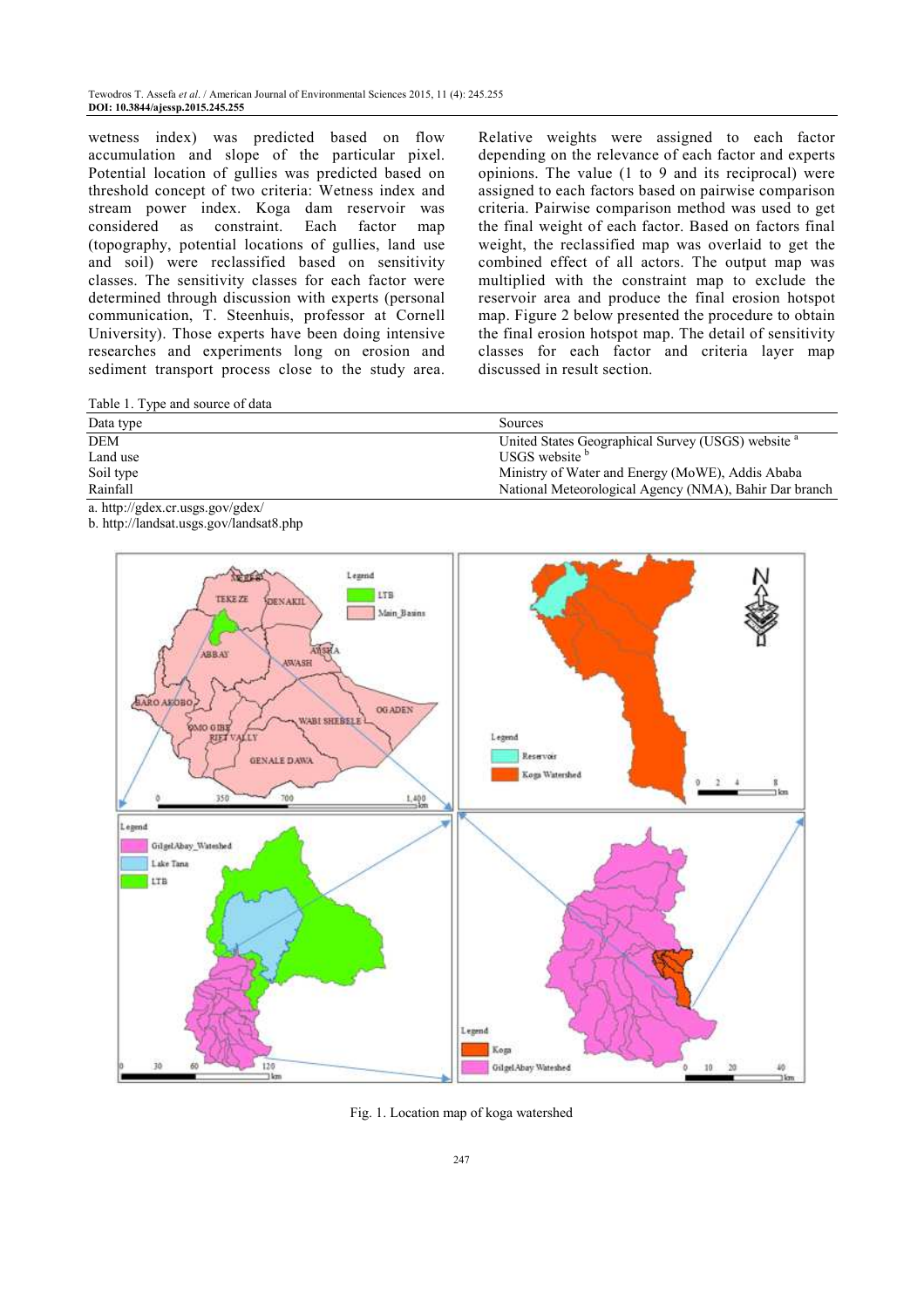Tewodros T. Assefa *et al*. / American Journal of Environmental Sciences 2015, 11 (4): 245.255 **DOI: 10.3844/ajessp.2015.245.255**



Fig. 2. Flow chart of the Methodology

#### *Factors Classification Approach*

Erosion sensitivity of the catchment is classified into two classes (i.e., sensitive and not-sensitive) based on FAO (1981) land classification framework for irrigation purpose. Sensitive classes are further classified depending on the degree of sensitivity while not sensitive classes are classified into two classes (currently not sensitive and permanently not sensitive) (Table 2). In this study, permanently not sensitive classes are described as constraint to erosion.

## *Important Factors for Soil Erosion*

Four significant factors that can potentially affect soil erosion were considered. The first factor was land cover which controls the detachability and transport of soil particles and infiltration of water in to soil. The second was topography in terms of the wetness of the land. Soil types are important factor to erosion and sediment transport process depending on their physical and chemical properties. Locations of gullies were also considered as one major factor promoting erosion.

# *Preparation of Criteria Maps*

Field work was carried out to collect control points for Landsat 8 satellite image supervised land use classification. Accuracy assessments were performed on classified images to determine how well the classification process accomplished the task using error matrix. Ministry of Water and Energy (MoWE) soil classification comparatively has finer resolution for the region and hence chosen for this study. It has 5 soil classes for Koga Watershed. Digital Elevation Model (DEM) of 30 m resolution was used to extract topographical parameters and potential location of gullies as well. The potential locations of gullies were predicted when both of the following two conditions of the thresholds were satisfied (Lulseged and Vlek, 2005): Stream Power Index (SPI) (Equation 2) >18 and Topographic Wetness Index (TWI) (Equation 1) >6.8. SPI indicates the possible source of erosion by concentrated flow detachment risk.

$$
TWI = In\left(\frac{A_s}{\tan\beta}\right) \tag{1}
$$

$$
SPI = \ln(A_s \tan \beta) \tag{2}
$$

where,  $A_S$  is local upslope contributing area  $(m^2)$  from flow accumulation raster and  $\beta$  is local slope angle (degree).

Area covered by Koga dam reservoir were considered constraint, area that could not promote erosion because of physical limitations. The constraint map has a value of 0 and 1 (Fig. 7), where 0 indicates constraint area.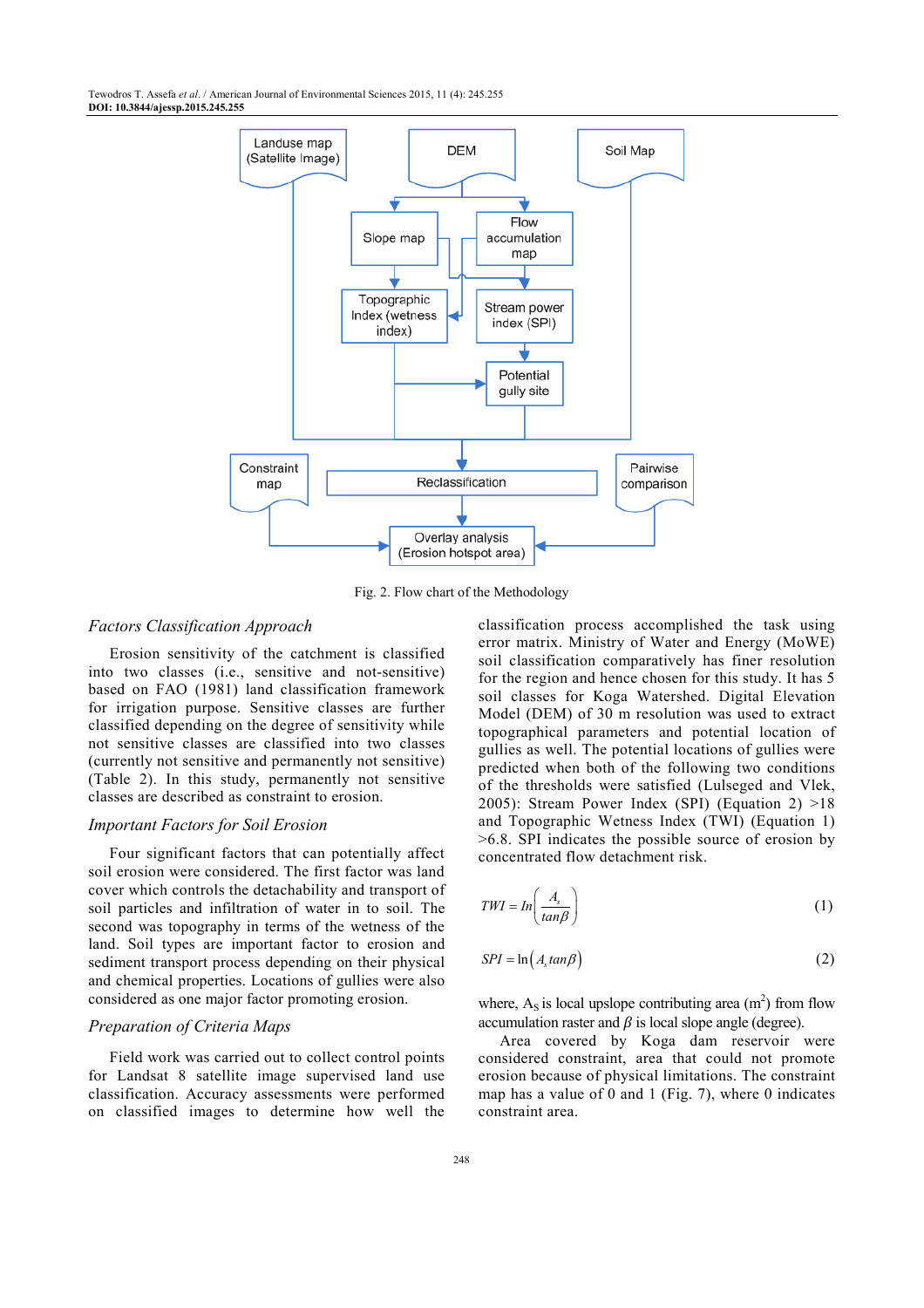Tewodros T. Assefa *et al*. / American Journal of Environmental Sciences 2015, 11 (4): 245.255 **DOI: 10.3844/ajessp.2015.245.255**

| Table 2. Factors sensitivity class based on FAO (1981) |                                                                 |
|--------------------------------------------------------|-----------------------------------------------------------------|
| Sensitivity classes and notation                       | Explanation                                                     |
| S1-Highly sensitive                                    | Factors significantly accelerate erosion                        |
| S2-Moderately sensitive                                | Factors clearly sensitive but has opportunity to reduce erosion |
| S3-Marginally sensitive                                | Factors significantly reduce erosion                            |
| S4 (N1)- currently not sensitive                       | Factors that cannot support erosion                             |

The weight of factors are assigned based on their relative effect on erosion and ranked according to their relative importance order (Wale *et al.*, 2012). Pairwise comparison based on (Saaty, 1977) was adopted to calculate the total weight of each factor. It provides a powerful and simplified selection criterion by reducing bias in decision making (Wale *et al.*, 2012). It refers to the process of comparing factors in pairs to evaluate which one is preferred. Equal interval range method was applied to distribute the overall weight of factor maps. Weighted Overlay Tool in ArcGIS Spatial Analyst Toolbox environment was used to identify erosion sensitive areas (Nyerges and Jankowski, 2009).

### **Results and Discussion**

#### *Impact of Land Use on Erosion*

Land use map is one of the most important factors that affect surface runoff and erosion in a watershed. It enables to assess the resistance of terrain unit to erosion as a result of surface protection. High erosion and quick response to rainfall are resulted from poor surface cover. From field visit, eight land use/land cover categories were distinguished followed by supervised land use classification method and maximum likelihood algorithm. Post-classification processing was applied to the classified image such as filtering and smoothing class boundaries. Filtering is the process used to remove fixed isolated pixels from classified image. Smoothing class boundaries is the process used to clump the classes and smooth's the ragged edge.

Accuracy assessments were performed on classified images to determine how well the classification process accomplished the task. It compares the classified image to an image which is considered to be correct (Google earth for this case) with the help of error matrix (Table 3). The error matrix compares the classified and correct image on a point by point basis. The points were generated randomly using ArcGIS random point generator tool (35 random points were generated for this case) within the boundary of Koga Watershed. The overall accuracy assessment resulted in acceptable range (~89%).

In Table 3, numbers in the first row and first column represent land use classes which are: 1 (Bare

land), 2 (Bush land), 3 (Forest), 4 (Grass land), 5 (Intensively cultivated), 6 (Moderately cultivated), 7 (Urban/Village), 8 (Water). Similar row and column numbers combination indicates that the land use class in the classified image (Fig. 3a) is the same as the land use in the correct map (Google earth). For instance, (a) represents how many random points that are bare land in Google earth and bare land in the classified image. But (b) represents how many random points are bare lands in Google earth but bush land in the classified image. Finally, the overall accuracy is the total number of random points that are the same in both images per total number of sample random points: (31\*100/35) ~89%. According to Anderson *et al.* (1976), 85% accuracy is considered acceptable for image classification.

Kappa coefficient provides an insight into land use classification whether or not better results are achieved than we would have achieved strictly by chance. Kappa coefficient is given below (Equation 3):

$$
observed accuracy
$$
  
Kappa coefficient = 
$$
\frac{-expected accuracy}{1 - expected accuracy}
$$
 (3)

Observed accuracy, Equation 3, is the overall accuracy of image classification. Expected accuracy is calculated from the rows and column totals (Table 4).

Information from Table 3 was used to compute the value in Table 4. Column represented by "Total" from Table 3 multiplied with row represented by "Total" to produce the Kappa coefficient in Table 4. The product matrix was determined from the sum of the products of the diagonal matrix. Therefore, the Kappa coefficient is calculated as: Product matrix  $(8+6+2+4+32+140+1+81 = 274)$ , cumulative sum product (1365), expected (274/1365 =  $0.201$ ) and finally Kappa coefficient  $(\sim 86.5\%)$ . Kappa coefficient value interpreted as the classification was 86.5% better than it would have occurred strictly by chance. Percent distribution of land use/cover and sensitivity classes in Koga Watershed presented in Table 5.

The re-classified land use map (Fig. 3b) indicated that 36.6% of the land use is highly sensitive; 34.6% moderately sensitive; 19.8% marginally sensitive; 4.4% currently not sensitive and about 7% constraint to erosion.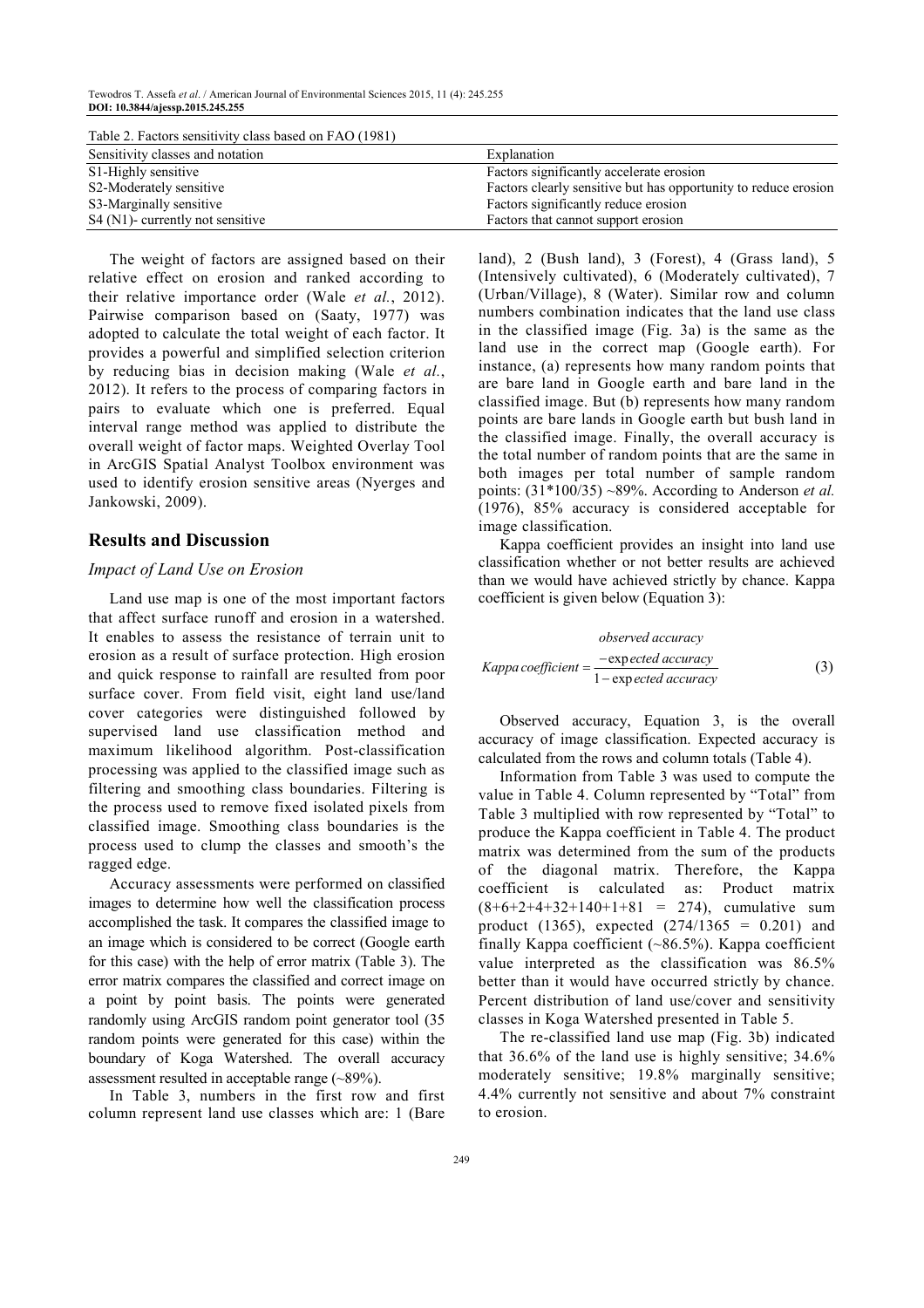Tewodros T. Assefa *et al*. / American Journal of Environmental Sciences 2015, 11 (4): 245.255 **DOI: 10.3844/ajessp.2015.245.255**



Fig. 3. (a) Land use map (b) Reclassified land use map

|  |  | Table 3. Error matrix calculation for accuracy assessment |  |  |
|--|--|-----------------------------------------------------------|--|--|
|--|--|-----------------------------------------------------------|--|--|

|       |                                        | $\overline{2}$ | 3              | 4  | 5        | 6      | 7              | 8  | Total    |
|-------|----------------------------------------|----------------|----------------|----|----------|--------|----------------|----|----------|
|       | $(a)$ 2                                | $(b)$ 0        | $\Omega$       | 0  | $\Omega$ | 0      | $\Omega$       | O  |          |
|       |                                        |                |                |    |          |        |                |    |          |
| 3     |                                        |                |                |    |          |        |                |    |          |
|       |                                        |                |                |    |          |        |                |    |          |
|       |                                        |                |                |    |          |        |                |    |          |
| 6     |                                        |                |                |    |          | 10     |                |    | $\theta$ |
|       |                                        |                |                |    |          |        |                |    |          |
| 8     |                                        |                |                |    |          |        |                |    |          |
| Total | 4                                      |                |                |    | 4        | 14     |                | 9  | 31       |
|       | Table 4. Kappa coefficient calculation | 2              | 3              | 4  | 5        | 6      | $\overline{7}$ | 8  | Total    |
|       | 8                                      | 4              | $\overline{2}$ | 4  | 8        | $28\,$ | $\overline{2}$ | 18 | 2        |
|       | 12                                     | n              |                |    | 12       | 42     | 3              | 27 |          |
| 3     |                                        |                |                |    |          | $28\,$ |                | 18 |          |
|       | x                                      |                |                |    | 8        | 28     |                | 18 |          |
| 5     | 32                                     | 16             |                | 16 | 32       | 112    | х              | 72 |          |
| 6     | 40                                     | 20             | 10             | 20 | 40       | 140    | 10             | 90 | 10       |
|       |                                        | 2              |                |    | 4        | 14     |                |    |          |
| 8     | 36                                     | $18\,$         |                | 18 | 36       | 126    |                | 81 |          |
| Total | 4                                      | 2              |                | 2  | 4        | 14     |                | 9  | 31       |
|       |                                        |                |                |    |          |        |                |    |          |

| Table 5. Land use percent distribution and sensitivity classes |              |                   |  |  |  |  |
|----------------------------------------------------------------|--------------|-------------------|--|--|--|--|
| Land use/cover                                                 | Area $(\% )$ | Sensitivity class |  |  |  |  |
| Bare land                                                      | 20.73        | S1                |  |  |  |  |
| Bush land                                                      | 19.87        | S3                |  |  |  |  |
| Forest                                                         | 4.42         | S4                |  |  |  |  |
| Grass and marsh land                                           | 3.70         | S2                |  |  |  |  |
| Intensively cultivated                                         | 13.27        | S1                |  |  |  |  |
| Moderately cultivated                                          | 30.97        | S <sub>2</sub>    |  |  |  |  |
| Urban/village                                                  | 0.19         | S1                |  |  |  |  |
| Water                                                          | 6.84         | Constraint        |  |  |  |  |

#### *Soil Type Impact on Erosion*

Soil type is one of the important factors that affect erosion process depending on the physical and chemical characteristics. It controls detachability of soil, soil particle

transport and infiltration of water into the soil (Setegn *et al.*, 2009). Soil texture is an important property which contributes to soil's erodibility. The watershed is dominated by Haplic Luvisols (38.0%) followed by Haplic Alisols (24.3%) which has moderately well drainage classes (Table 6). Figure 4a presented soil types in Koga Watershed.

The reclassified soil map (Fig. 4b) indicated that 17.5% of the soil is highly sensitive; 16.7% is moderately sensitive; 59 marginally sensitive and the remaining  $(\sim 7\%)$  is constraint to erosion.

## *Impact of Topography on Erosion*

Topography is the major surface parameter for soil erosion assessment. Although slope has a great impact on soil erosion, the presence of soil erosion and heavy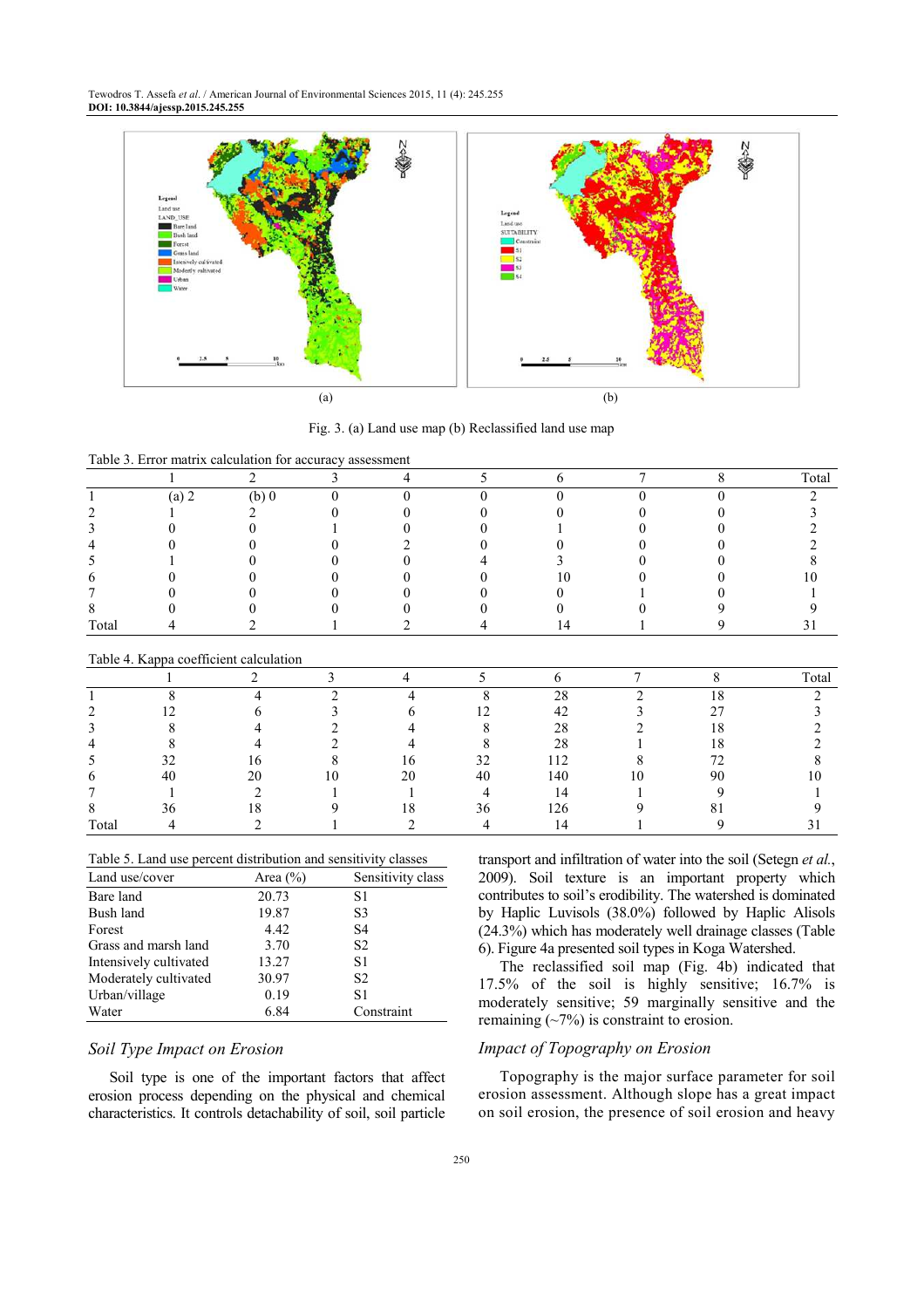runoff on gentle slopes indicate that this phenomenon can occur without any need for a steep slope; the action of rain is enough (Fauck, 1956). Topographic Wetness Index (TWI) was used to describe the effect of topography based on saturated excess runoff generation mechanism. It represents spatial distribution of surface saturation and surface runoff which is important factor for soil erosion simulation. The concept was originally developed in the TOPMODEL framework (Beven *et al.*, 1984) and described in Equation 1. As the contributing area increases and slope gradient decreases, topographic wetness index and soil moisture increases, it has higher correlation with saturation (Easton *et al.*, 2010). Figure 5a presented topographic index map of Koga watershed. Erosion sensitivity class for topographic wetness index is presented in Table 7. The reclassified TWI map (Fig. 5b) indicated that 12.6% is highly sensitive; 44.3% moderately sensitive; 36.1% marginally sensitive and about 7% constraint to erosion.

## *Impact of Gully on Erosion*

Gullies are large and deep erosion depression or channels that normally occur in drainage ways and not much deep (Imasuen *et al.*, 2011). It occurs where surface water flow has become trapped in a small concentrated stream and begins to erode channels in the ground surface. To predict the sensitivity of a particular field to gully formation, threshold concept has been adopted. Stream power is the rate of energy of flowing water which is exerted on the bed and bank of a channel. Stream Power Index (SPI) is the product of watershed area and slope that indicates possible source of erosion by concentrated flow detachment risk (Equation 2). The potential locations of gullies are predicted based on SPI and TWI combination (Fig. 6a).



Fig. 4. (a) Soil map (b) Re-classified Soil map



Fig. 5. (a) TWI map (b) Re-classified TWI map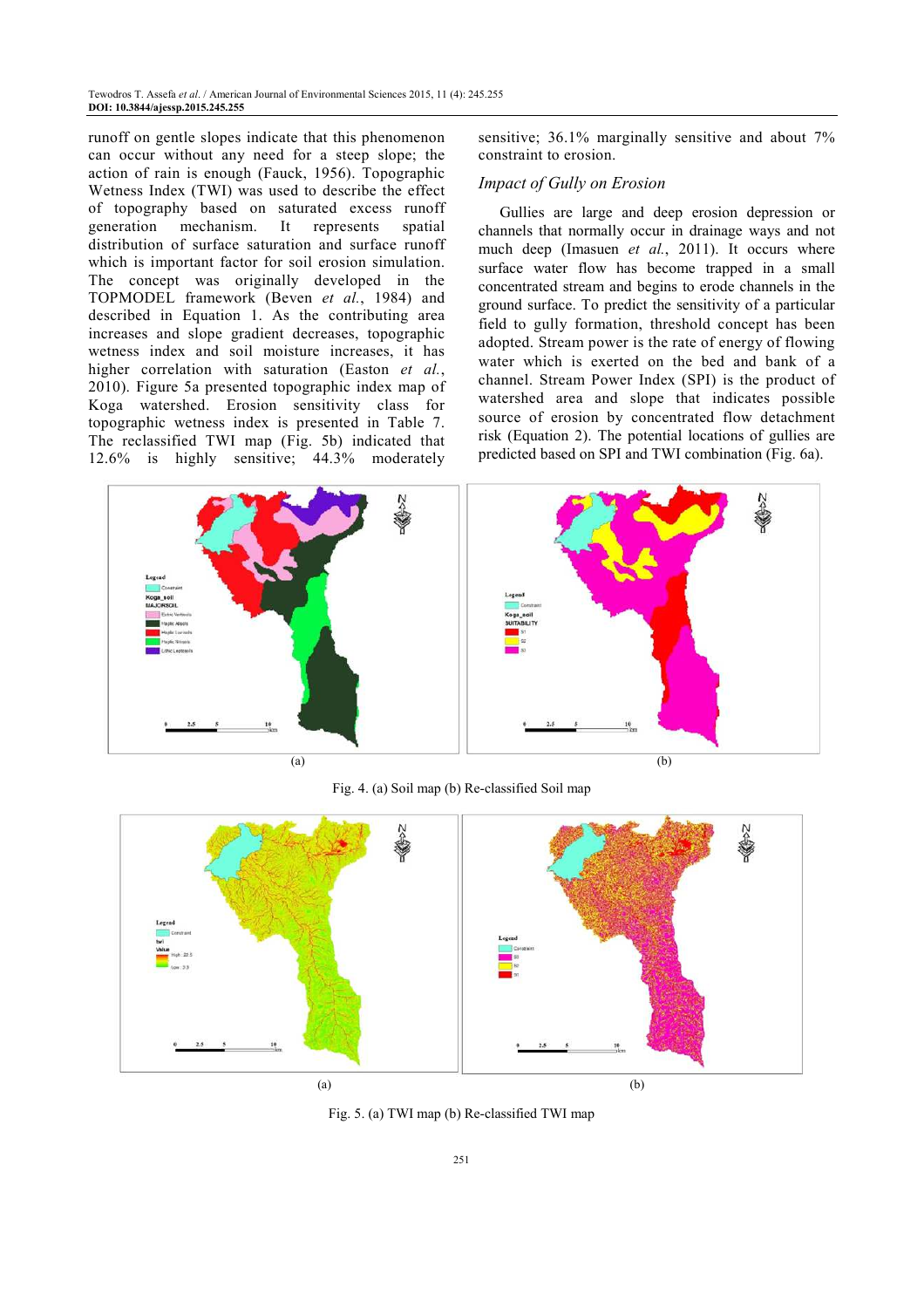

Fig. 6 (a) gully formation map (b) Re-classified gully map

Table 6. Soil type and percentage distribution

|                  | Drainage class  | $AWC$ (mm) | Area $(\% )$ | Sensitivity calss |
|------------------|-----------------|------------|--------------|-------------------|
| Eutric vertisols | Moderate        | 125        | 20.09        |                   |
| Haplic alisols   | Moderately well | 150        | 38.05        | S3                |
| Haplic luvisols  | Moderately wel  | 150        | 24.32        | S3                |
| Haplic nitisols  | Poor            | 50         | 11.22        | S1                |
| Lithic leptosols | Imperfect       |            | 6.30         |                   |

| Table 7. Topographic wetness index sensitivity class |  |  |
|------------------------------------------------------|--|--|
|------------------------------------------------------|--|--|

| TWI            | Erosion sensittivity group |  |  |
|----------------|----------------------------|--|--|
| Up to $11.5$   | S3                         |  |  |
| 11.5 to $16.5$ | S <sub>2</sub>             |  |  |
| 1.5 to High    | S1                         |  |  |

Gully formation follows stream route and the map clearly shows that small gullies (plot level) were not capture by the threshold. Gully locations were given high sensitive class (S1) while no gully location less sensitive class (S3). The sensitivity classes were used to reclassify gully map (Fig. 6b).

Constrain map (Fig. 7) was prepared considering Koga reservoir. Value zero was given to the reservoir area to indicate permanently not suitable class. However, the sensitivity class for value 1 varies depending on the weight of other factors.

## *Combined Effect of all Factors*

Pairwise comparison matrix was prepared by comparing factors one to one based on Pairwise comparison scale which is broken down from 1 to 9. The highest value indicates absolute important and the reciprocal kept in the transpose position indicating absolute insignificant (Table 8). For example in Table 8 topographic index (on the left) is much more important from soil (on the top), then a value of 7 were assigned at their intersection topographic index row and soil column. Conversely, soil (on the left) of Table 8 is much less

important than topographic index (on the top) therefore the reciprocal was assigned (i.e., 1/7). Among the major factors, soil type was considered as the least important factor. The eigenvector was calculated for each factor (rows). According to Podvezko (2009), eigenvector is defined as the  $n<sup>th</sup>$  root of product of rows. The weights of factors were computed after normalizing the Eigen vector by its cumulative and multiplied by 100%. The reliabilities of weights were checked by computing the consistency of comparison matrix which was found consistent.

The percent value of each factor was divided into four using equal interval method to assign value for each sensitivity classes (S1, S2, S3, S4). Each map was then summed up using raster calculator so that each pixel in that map had the sum of the four map values based on sensitivity classes (overlay analysis) (Fig. 8a). Finally, the total raster value was re-classified equally into four regions: Highly sensitive, moderately sensitive, marginally sensitive and currently insensitive (Fig. 8b). Zero value indicated constraint map.

The erosion sensitivity map indicated that 2% of the total watershed is highly sensitive (S1); 43% is moderately sensitive (S2); 16% marginally sensitive; 32% currently not sensitive and 7% constraint to erosion (reservoir) in Koga watershed. The result also indicated that major source of erosion is the low land area of the catchment. This is due to the gentle slope of catchment and especially areas near to the dam are flat and the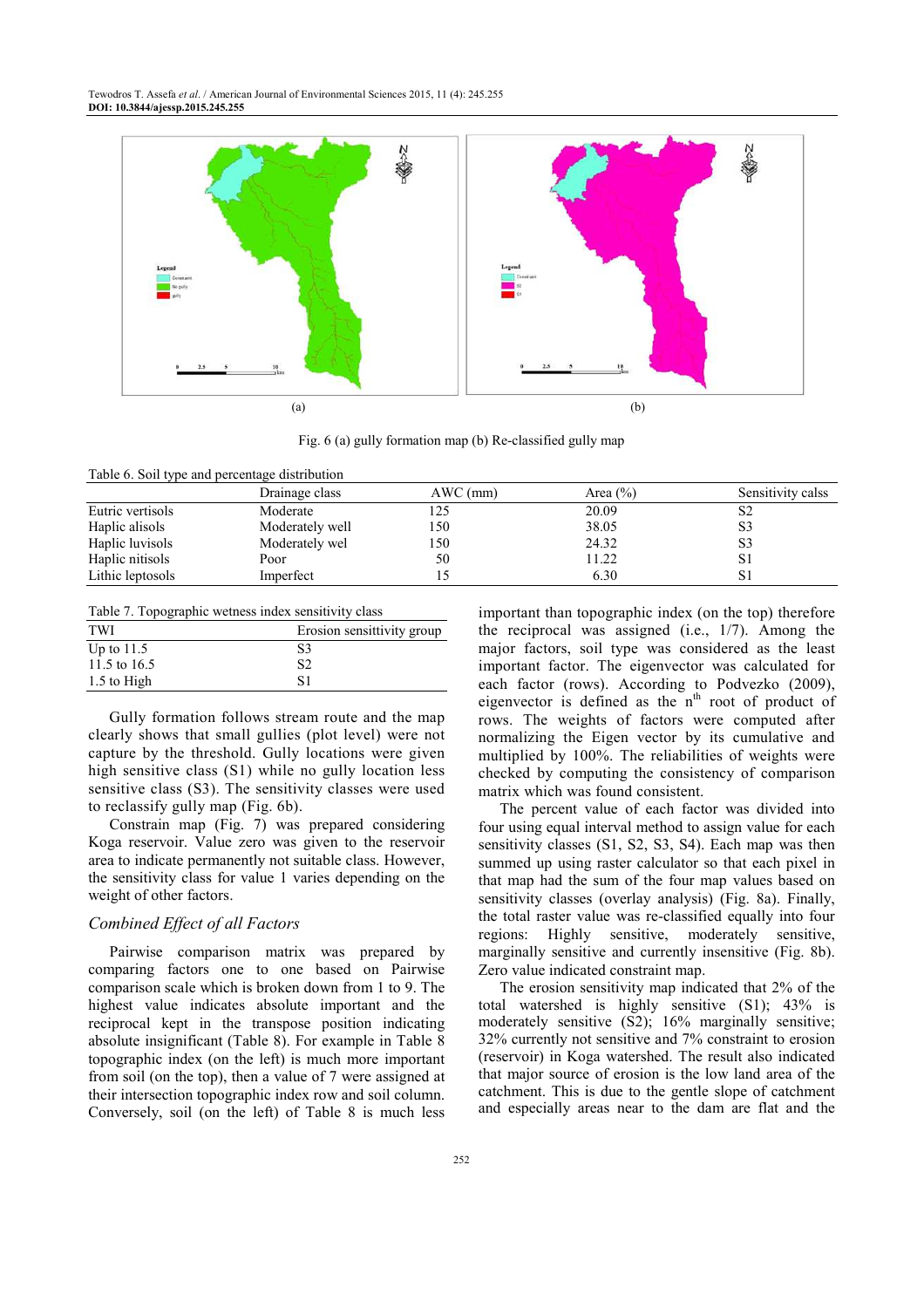ground water table is near to the surface (saturated areas). Saturated areas are found to be high source of erosion since the rainfall after saturation could not infiltrate more leading to high surface runoff. When there is high concentrated surface runoff the power of the stream will be higher to detach sediment particles and transport downstream. Furthermore, when the catchment is saturated the water inside has hydrostatic pressure head and needs only small reach like flow path to widen and slide the earth surface.



Fig. 7. constraint map



Fig. 8 (a) Overlay analysis (b) Erosion Sensitivity map

| Factors                   | Topographic wetness index | Gully | Land use | Soil | Weight |
|---------------------------|---------------------------|-------|----------|------|--------|
| Topographic wetness index |                           |       |          |      |        |
| Gully                     |                           |       |          |      | 26     |
| Land use                  |                           | . /4  |          |      |        |
| Soil                      |                           |       |          |      |        |

Table 8. Pairwise comparison matrix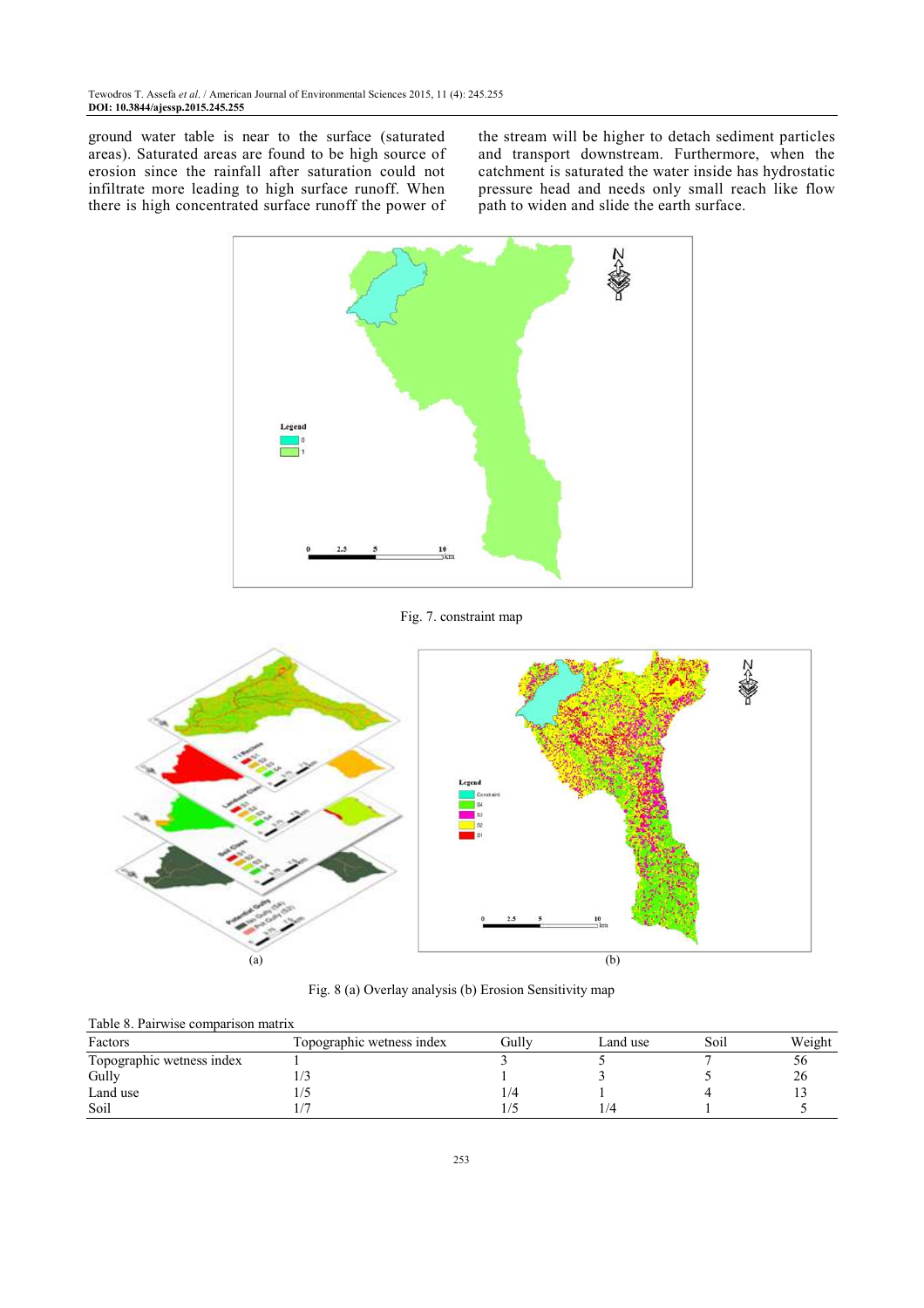The upland part of the watershed is found to be the least source of erosion. This is due to negligible saturation at the upland of the watershed and there is also source limit in some cases due to degraded and rocky areas. Furthermore, most of the gully formation which significantly affects erosion initiation is related to saturation while gully formation is negligible at the highland part of the watershed. Hence, it is essential to consider the saturated areas (low land) during design of watershed management strategies and implementation to effectively prevent soil loss from the catchment.

# **Conclusion and Recommendation**

Multi-Criteria Evaluation (MCE) technique integrated with GIS has the potential to identify erosion hotspot area. The results in combination with proper field validation provide more accurate erosion sensitivity prediction. The threshold values for assessing the potential location of gullies (stream power index and wetness index threshold) were found to be high and hence did not capture catchment level small gully formations and hence further research on threshold value to capture catchment level gully formation would improve the result. The result could also be improved using higher resolution DEM.

The overall research indicated that most erosion hotspots areas were found in the lowland (more than 75% of erosion hotspot area) of the catchment, indicating that it is extremely important to consider the saturated areas during design of watershed management strategies.

# **Acknowledgement**

We would like to acknowledge Water and Enregy (MoWE), Amhara National Regional State Water Resource and Development (ANRS-BoWRD) and National Meteorological Agency (NMA) Bahir Dar branch for providing necessary data for the study.

We also acknowledge Bahir Dar University for providing financial support needed for the study.

# **Author's Contributions**

**Monaj K. Jha:** Analysis and interpretation of data, drafting and critically reviewing the manuscript and give final approval of the version.

**Seifu A. Tilahun:** Method design, analysis and interpretion of data and drafting the manuscript.

**Ephrem Yetbarek:** Method design, intensive field data collection and analysis.

**Anwar A. Adem:** Data acquisition, analysis and interpretation of data.

**Abeyou W. Worqlul:** Method design, analysis and interpretation of data and drafting the manuscript.

## **Ethics**

This article is original and contains unpublished material. The corresponding author confirms that all of the other authors have read and approved the manuscript and no ethical issues involved.

# **References**

- AfDB, 2001. Arican Development Bank (AfDB). Koga irrigation and watershed management project appraisal report.
- Anderson, J.R., E.E. Hardey, J.T. Roach and R.E. Witmer, 1976. A land use and land cover classification system for use with remote sensor data. U.S. Geological Survey professional paper 964, USGS, Reston, VA.
- Beven, K., M. Kirkby, N. Schofield and A. Tagg, 1984. Testing a physically-based flood forecasting model (TOPMODEL) for three UK catchments. J. Hydrol., 69: 119-143. DOI: 10.1016/0022-1694(84)90159-8
- Easton, Z., D. Fuka, E. White, A. Collick and B.B. Ashagre *et al*., 2010. A multi basin SWAT model analysis of runoff and sedimentation in the Blue Nile, Ethiopia. Hydrol. Earth Syst. Sci., 14: 1827-1841. DOI: 10.5194/hess-14-1827-2010
- FAO, 1981. Guidelines for designing and evaluating surface irrigation systems. Irrigation and Drainage Paper 45. FAO (Food and Agricultural Organization of the United Nation, Rome.
- Fauck, R., 1956. Evolution of soils under mechanized cultivation in tropical areas. Proceedings of the Transection 6th International Congress Soil Science, (CSS' 56), pp: 593-596.
- Greene, R., R. Devillers, J.E. Luther and B.G. Eddy, 2011. GIS-based multiple-criteria decision analysis. Geography Compass 5, 412-432. DOI: 10.1111/j.1749-8198.2011.00431.x
- Hajkowicz, S. and A. Higgins, 2008. A comparison of multiple criteria analysis techniques for water resource management. European J. Operat. Res., 184: 255-265. DOI: 10.1016/j.ejor.2006.10.045
- Imasuen, O., A. Omali and I. Ibrahim, 2011. Assessment of environmental impacts and remedies for gully erosion in Ankpa Metropolis and environs, Kogi State, Nigeria. Adv. Applied Sci. Res., 2: 372-384.
- Lulseged, T. and P. Vlek, 2005. GIS-based landscape characterization to assess soil erosion and its delivery potential in the highlands of northern Ethiopia. Proceedings of the 1st International Conference on Remote Sensing and Geoinformation Processing in the Assessment and Monitoring of Land Degradation and Desertification, (ICRS '05), pp. 7-9.